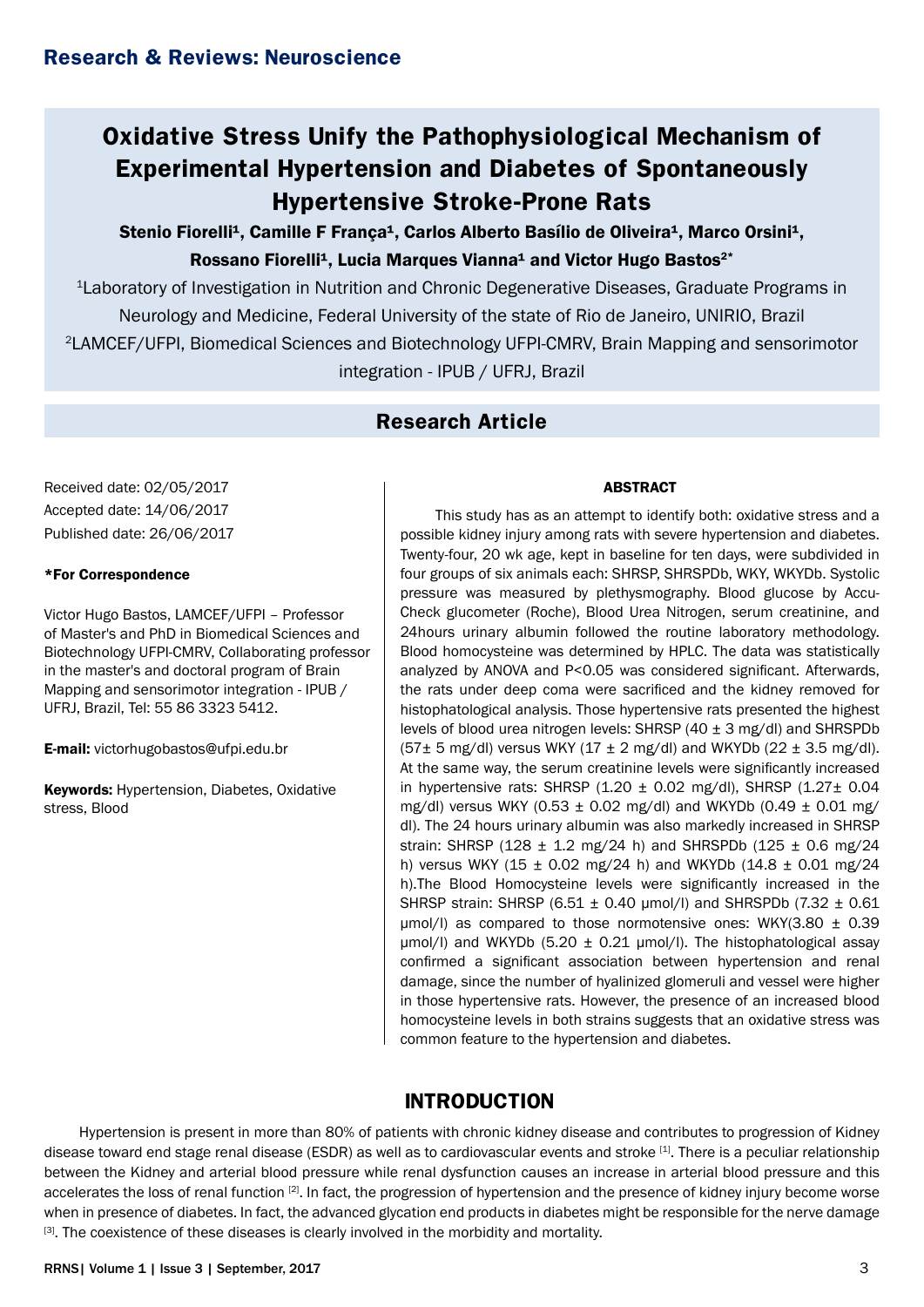Therefore, the present study has as main goal to identify while kidney function is compromised in spontaneously hypertensive stroke-prone rats (SHRSP), a known animal model for study severe hypertension and stroke, and to explore a possible common mechanism involved in the pathogenesis of hypertension and diabetes as well.

### **METHODS**

#### **Animals and Groups**

After an adaptation period of two weeks, twenty-four adult (20 WK age)male rats were divided into four groups with six animals each :Group I- Spontaneously Hypertensive Stroke-Prone Rats (SHRSP),Group II- SRHSP Diabetes-induced (SHRSPDb), Group III- Wistar-Kyoto normotensive rats (WKY) and Group IV- Wistar-Kyoto normotensive Diabetes-induced (WKYDb). The animals were maintained in metabolic cages in bioterium with controlled temperature (21 ± 2 °C), humidity-controlled (60 ± 10%), and 12 dark/light cycle (artificial lights, 7 a.m-7 p.m), air exhaustion cycle (15 min/h) receiving water and pellets food (Nuvilab, Nuvital, Brazil) ad libitum. All the procedures were carried out in accordance with the Principles of Laboratory Animal Care (NIH publication no 85-23, revised 1996) and were approved by the Ethics Committee for Animal Use(CEUA) of Federal University of State of Rio de Janeiro,N°2016.2.

#### **Diabetes Model**

Diabetes was induced by streptozotocin (S-0130 Sigma, St.Louis, MO), dissolved in citrate buffer 0.1 M, pH 4.4, at single dose of 40 mg/kg of body weight, intraperitoneally. The blood glucose was measured on animals in fasting using the glucosimeter Accu-Check Advantage (Roche) at 72 hours after STZ and once a week. The Diabetes model was considered done when the rats reached the minimum blood glucose levels of 300 mg/dl, which occurred at 28 days after STZ.

#### **Systolic Blood Pressure**

The systolic blood pressure was verified in the morning, twice a week, using the noninvasive method of tail-cuff plethysmography in conscious rats (Letica LE 5100, Panlab).

#### **Biochemical Assay**

All groups were submitted to blood collection in order to determine: blood urea nitrogen (BUN) and serum creatinine and to 24 urine output to determine the urinary albumin, using routine laboratory methodology. Blood homocysteine was determined by HPLC.

#### **Histopathological Analysis**

After the experiment period, rats of all groups were in deep coma induced by administration of barbiturates (thiopental sodium) intraperitoneally at dose 60 mg/kg body weight. The kidneys were removed and stored in formaldehyde solution 10%, thereafter the slices were prepared for microscopic analysis, being carried cut 5 um thick, the Gung RM 2025 microtome (Leica, Nussloch, Germany). The specimens were stained with hematoxylin-eosin. Morphometric analysis was performed using an optical light microscope (Zeiss Axioplan, Zeiss, Germany) under 10X, 40X, 60X. The number of hyalinization of glomeruli and vessels were observed in cross section samples from 50 fields per slide at high magnification/400X.

#### **Statistical Analysis**

The data were presented as mean  $\pm$  standard error, and applied the ANOVA test for comparison of the four groups. P<0.05 was considered statistically significant.

## **RESULTS**

The determination of systolic blood pressure confirmed the higher levels in SHRSP strain which presented as mean values of  $225 \pm 2.5$  mmHg versus  $140 \pm 3.7$  mmHg presented by WKY strain. There were a significant increased BUN and serum creatinine levels in SHRSP rats, twice as those found in WKY rats (Figures 1 and 2).



Figure 1. The data represent mean  $\pm$  SE of Blood Urea Nitrogen level from six animals per group. P<0.05 was considered significant between SHRSP and WKY rats and between SHRSPDb and WKYDb rats.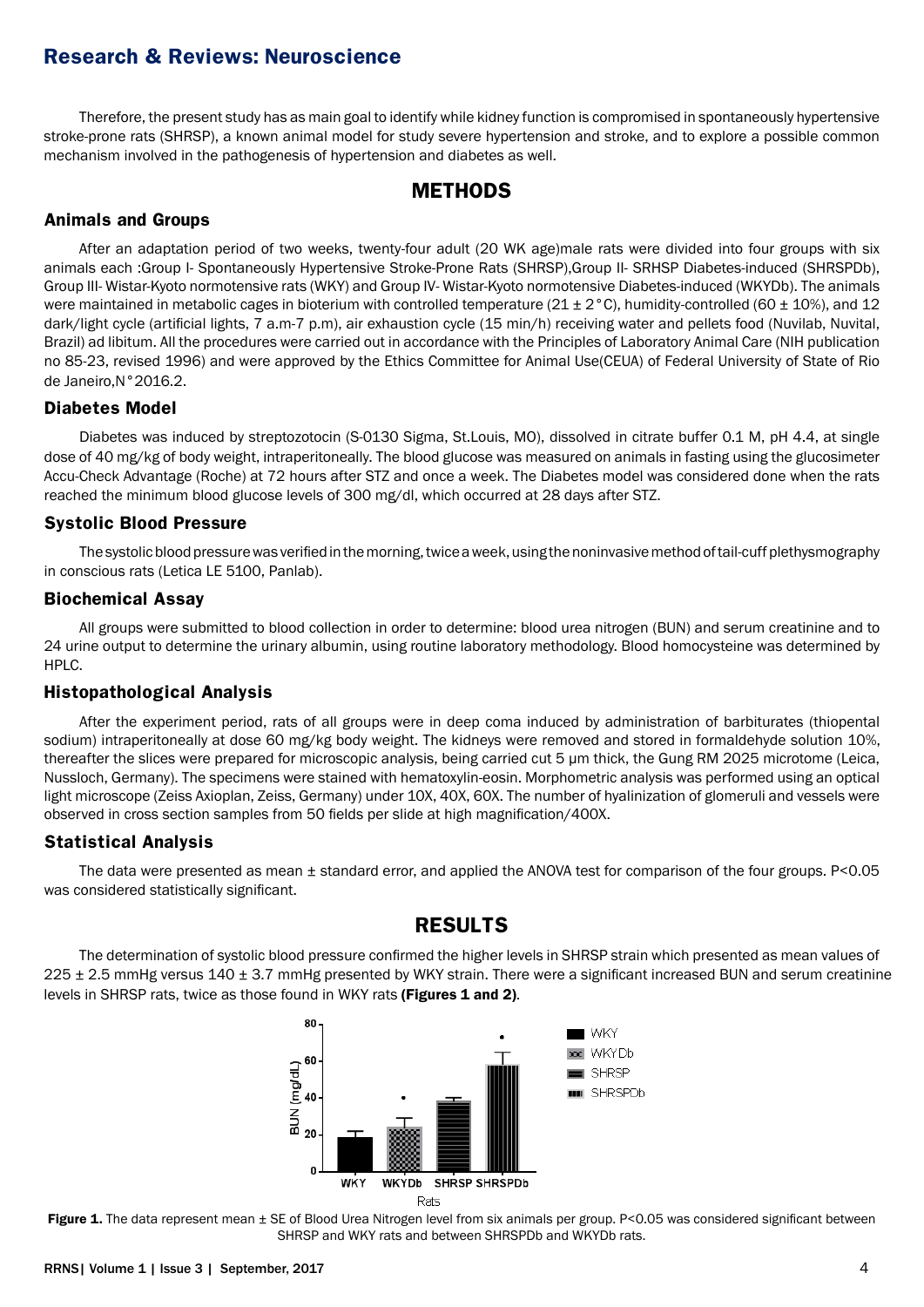

Figure 2. The data represent mean  $\pm$  SE of Serum Creatinine level from six animals per group. P<0.05 was considered significant between SHRSP and WKY rats and between SHRSPDb and WKYDb rats.

At the same way, the urinary albumin was markedly elevated at SHRSP strain in comparison to normotensive Wistar-Kyoto rats (Figure 3).



Figure 3. The data represent mean ± SE of Urinary Albumin level from six animals per group. P<0.05 was considered significant between SHRSP and WKY rats and between SHRSPDb and WKYDb rats.

There was also a significant increase of homocysteine blood levels at SHRSP rats which was more accentuated in those diabetes SHRSP rats. At the same way, an elevated levels of blood homocysteine was found in those WKYDb rats (Figure 4).



Figure 4. The data represent mean±SE of blood Homocysteine levels of six animals per group. The significance was considered as P<0.05

Regarding to kidney histophatological assays, there were a significant decrease of hyalinization of the glomeruli and renal vessels of normotensive strain compared to hypertensive groups independent of diabetes (Figures 5 and 6).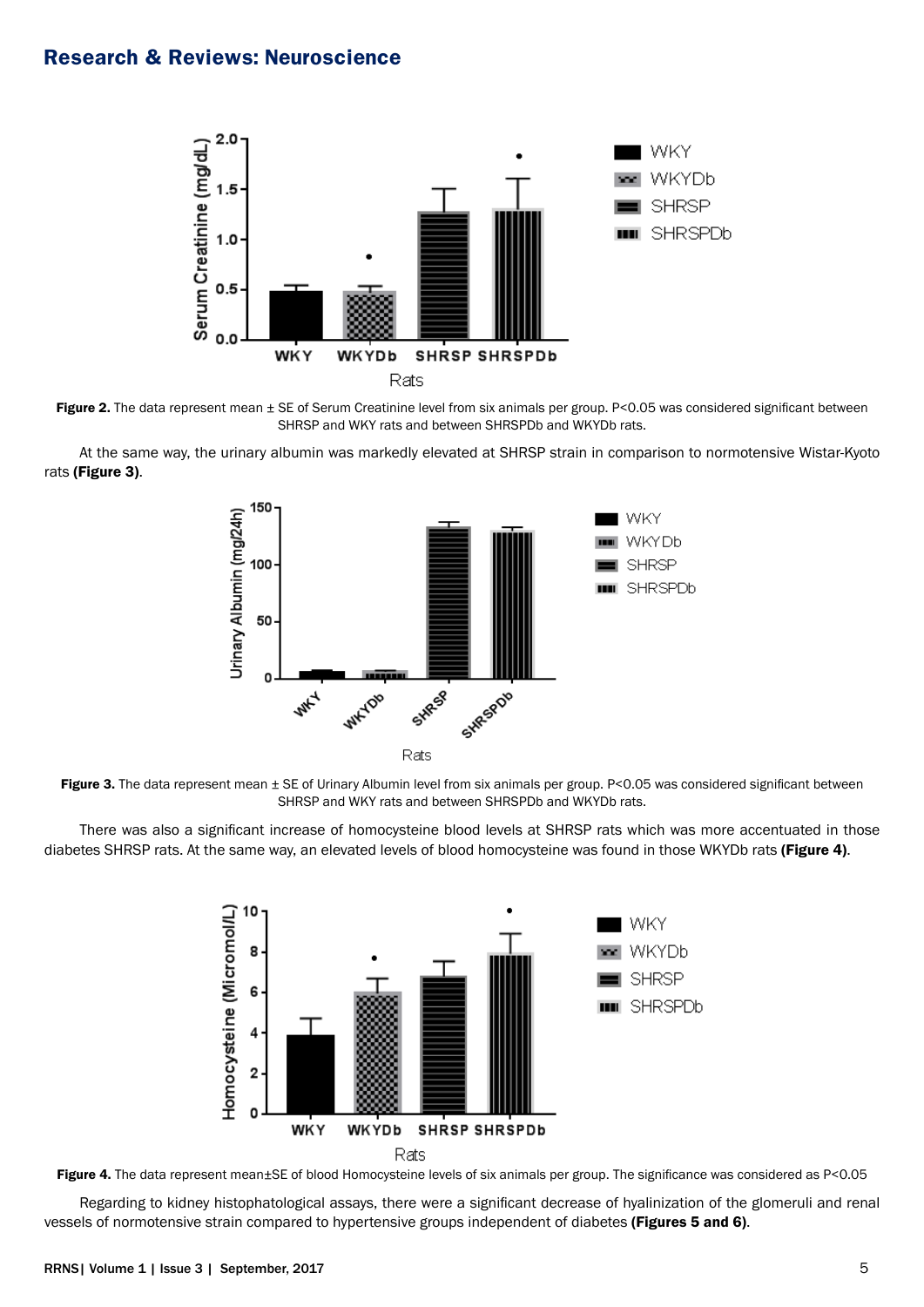





Figure 6. The data represent mean  $\pm$  SE of Hyalinized Renal Vessels of six animals per group. The significance level of P<0.05 was found between SHRSP versus WKY and between SHRSPDb rats versus WKYDb rats.

#### **DISCUSSION**

Although novel biomarkers are in practical use, serum creatinine an indicator of glomerular filtration rate still the most frequently used biomarker of renal function, despite its known limitations. Here, together with BUN measurement, and the histophatological findings, it was possible to confirm the kidney injury as consequence of severe hypertension.

Hyperhomocysteinemia was also observed in all hypertensive rats which is an agreement with previous studies from our group, that demonstrated the high levels of homocysteine and others markers of oxidative stress, such as malondialdehyde in SHRSP rats [4].

Although diabetes normotensive rats presented an increased homocysteine blood levels than those controls rats, the kidney injury, was not observed in those normotensive diabetes rats in comparison to hypertensive ones.

On the other hand, in the presence of longer experiment such differences might be more evident. According to Hong JH et al. a persistent and chronic hyperglycemia, could deplete the activity of the antioxidant defense system promoting the generation of free radicals and more pronounced organ damage could be observed [5].

The renal histopathology revealed an important tissue damage in samples of all SHRSP rats including those diabetes. In fact, mesangial cell proliferation and glomerular sclerosis has been demonstrated in different experimental models of hypertension [6]. In addition, hyperhomocysteinemia induces to DNA hypermethylation, leading to an abnormal metabolism in the kidney and damage of glomerulo tissue [7].

### **CONCLUSION**

In sum, this study confirms the importance of SHRSP rats as model for study of both: severe hypertension and kidney injury, besides those features linked to the neurological disturbances. At the same time, the blood homocysteine, an important known biochemical marker of an oxidative stress was closely linked to both hypertension and diabetes in the present study, suggesting a unique pathophysiological mechanism.

#### RRNS| Volume 1 | Issue 3 | September, 2017 6